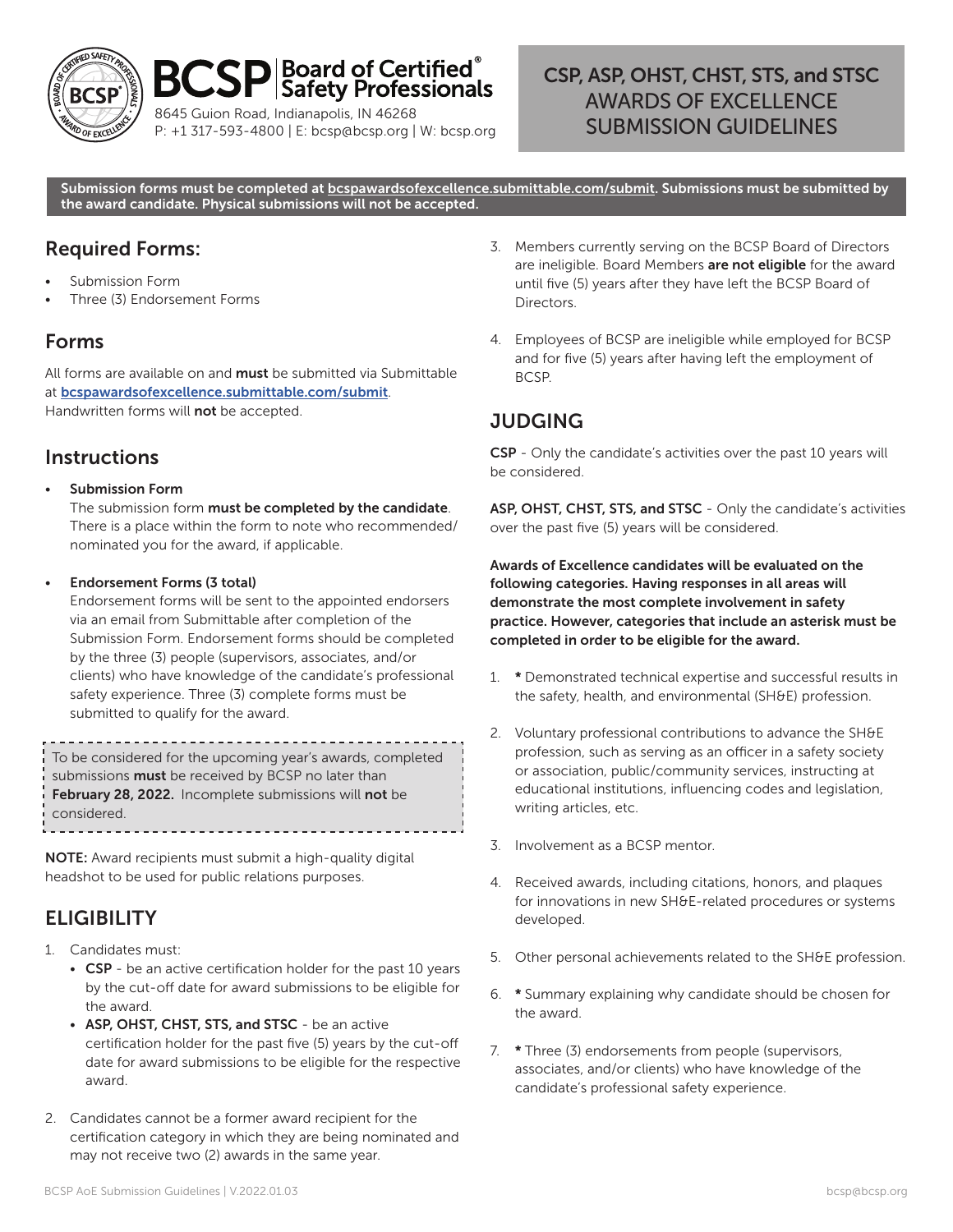## GUIDELINES

The following pages will assist you by providing guidelines for the submission process for the Awards of Excellence.

This document also includes criteria by which submissions will be evaluated. Candidates are judged by the scope, depth, quality, and impact of their efforts in the SH&E profession and community.

The BCSP Awards Committee will review each candidate on the basis of the submission and endorsements.

Submissions that are presented to the Award Committee to evaluate are concealed so the reviewers are unaware of whose submission they are viewing. This helps to avoid bias.

Each reviewer assigns point values to each part of a submission and the reviewer's total scores are then averaged together. The person with the highest average score (or more than one if a tie occurs) receives the award for that year.

The submission will be evaluated based on each of the following areas, and each should be addressed in the order presented below. Please be sure to use precise descriptions of the candidate's achievements.

### **CRITERIA**

1. Demonstrated technical expertise and successful results in the safety, health, and environmental (SH&E) profession.

This area should detail how the candidate has demonstrated SH&E expertise in the employment setting. It should be specific and reflect actual activities performed by the candidate. The submitted job descriptions should indicate a candidate's duties and their ability to perform them, as well as to what degree they have solved a problem and/or achieved success. Only with sufficiently detailed information can the judges award the appropriate amount of points.

When demonstrating the candidate's expertise, be sure to indicate a comprehensive definition of their job functions, including the number of locations and employees for whom the candidate has had safety responsibility.

Candidates who are consultants should use representative assignments and projects in place of jobs and job descriptions.

#### CSP Candidates

Detail the candidate's ability to create a safe working environment and develop effective SH&E programs and their effects on the operational aspect of the industry.

• Describe leadership abilities by including a history of promotions to higher levels of responsibility due to the candidate's individual, team, and management-level leadership skills.

- Provide examples of the candidate's skills in this area and any positive impacts or results.
- Describe the candidate's ability to influence others in their company's SH&E programs.

#### ASP, OHST, CHST, STS, and STSC Candidates

Detail the candidate's ability to provide and manage effective SH&E programs to create a safe working environment and improve SH&E-related technical programs at the worksite and/or profession.

- Describe managing abilities by including a history of promotions to higher levels of responsibility due to the candidate's individual, team, and management-level skills.
- Provide examples of the candidate's skills in this area and any positive impacts or results.
- Describe the candidate's ability to successfully implement his or her company's SH&E programs.
	- 2. Made voluntary professional contributions to advance the SH&E profession, such as serving as an officer in a safety society or association, public/ community services, instructing at an educational institution, influencing codes and legislation, writing articles, etc.

This area should list the candidate's service to professional societies, safety organizations, and/or any volunteer professional service activities provided to advance the SH&E profession.

Include types of contributions and the results of the contribution.

Examples include:

- Serving as an officer at a national, regional, state, or local level in a safety society or association.
- Developing and/or teaching SH&E-related courses or seminars that are outside of the candidate's job description.
- Participation in BCSP role delineation, item writing workshops, and/or reviewing examination items.
- Volunteering SH&E services to a non-safety organization.
- Presentations about certification at an SH&E conference or training workshop.
- Presentations to students (elementary, high school, college) promoting the SH&E profession.
- Service to an editorial board.
- Publishing an SH&E-related book.
- Describe any significant impact made by the candidate on standards, legislation, or codes that affect the SH&E profession.